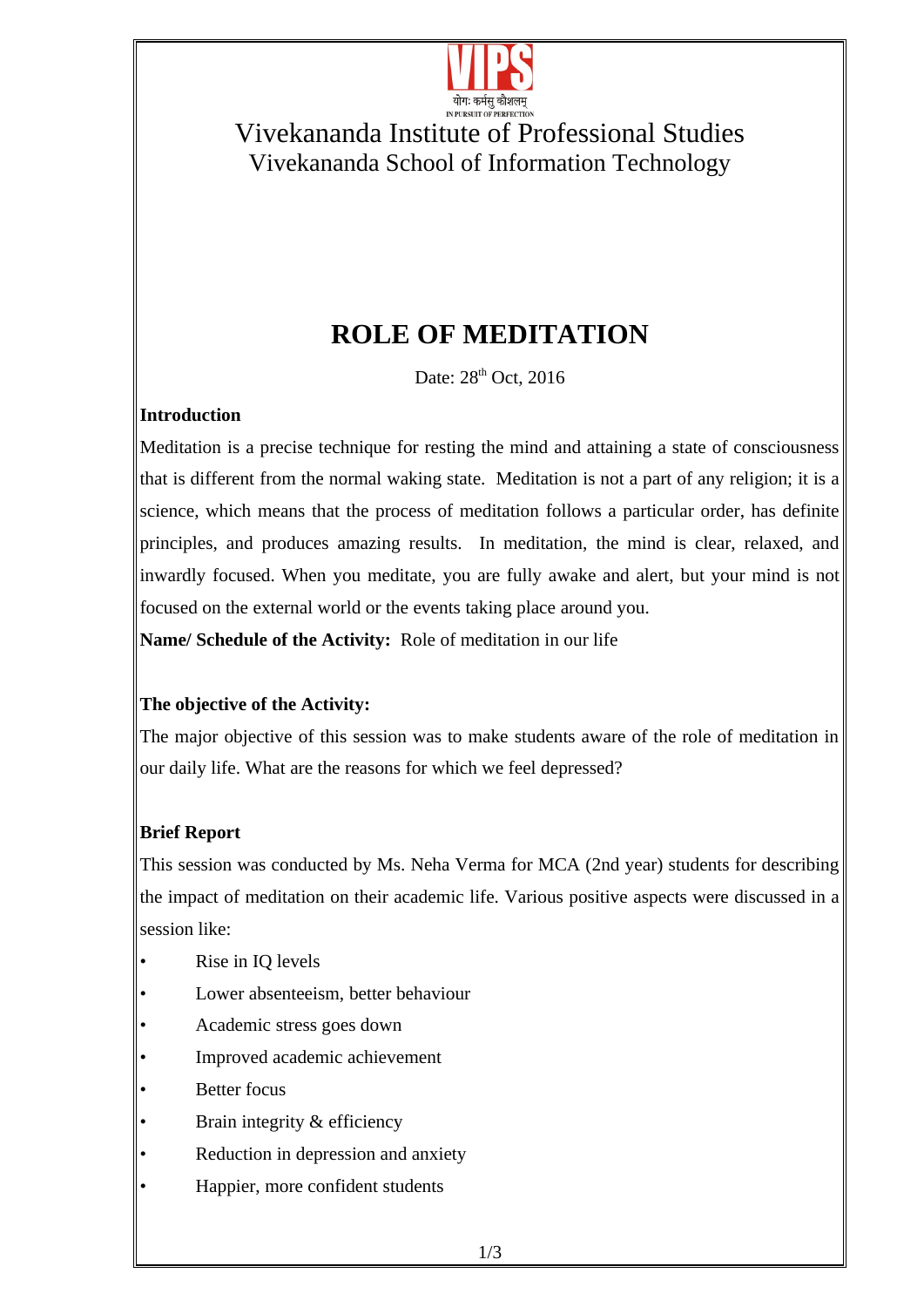

Vivekananda Institute of Professional Studies Vivekananda School of Information Technology

C. Photographs